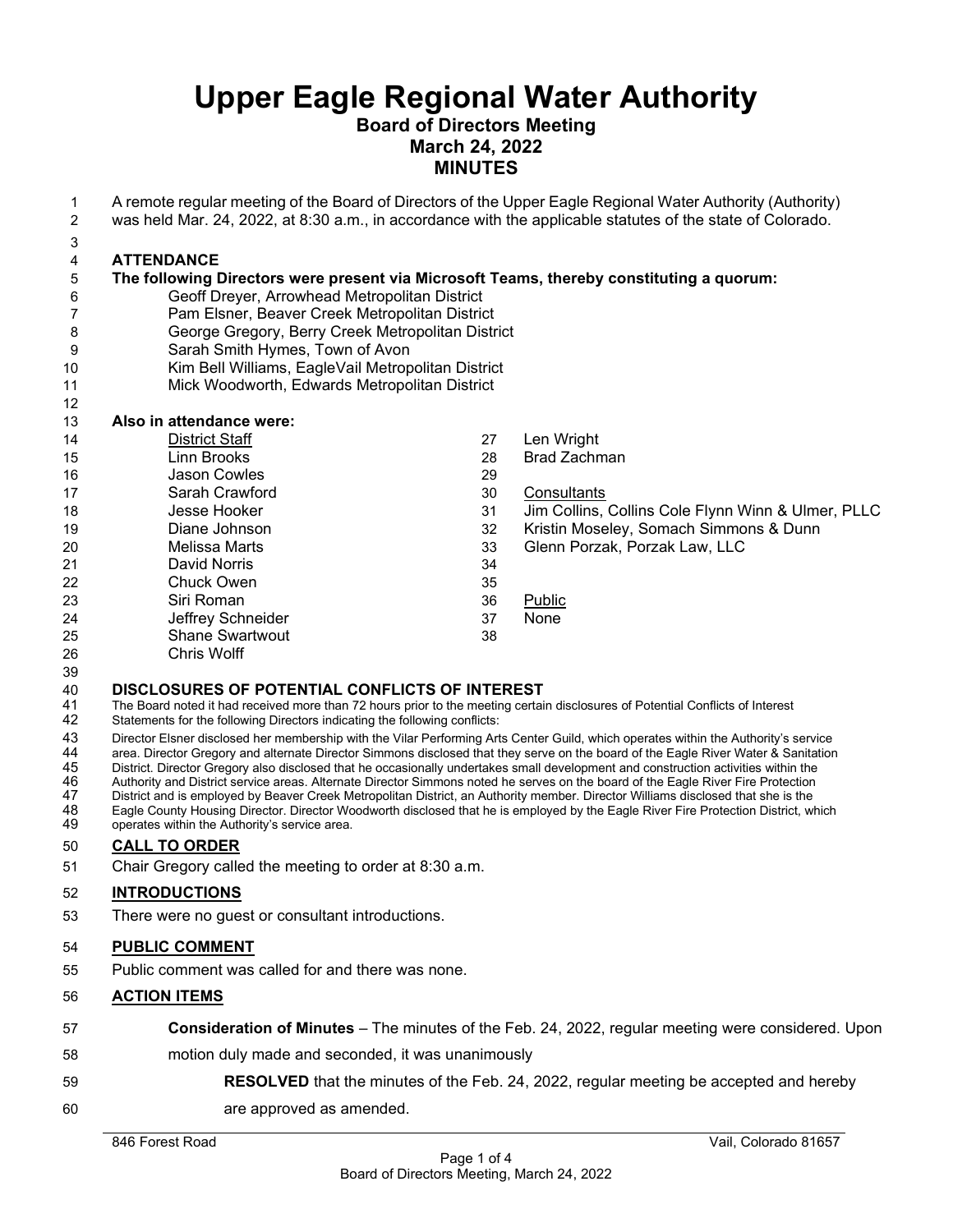**Information Reports** – The board reviewed the monthly development report, board committee membership, and the February meeting summary, copies of which are attached hereto as **Exhibits A, B, and C**, respectively, and incorporated herein by this reference. Chair Gregory clarified that water for the West End project had been previously allotted and paid for. Vice-Chair Hymes asked Mr. Cowles to confirm the number of SFEs proposed for the McGrady Acres development. **STRATEGY ITEMS Board Member Input** – Chair Gregory asked for general input and there was none. **GENERAL MANAGER REPORT** Ms. Brooks noted she did not include a written report. **COVID-19 update** – Ms. Brooks noted that local COVID-19 trends were much improved, so masks are no longer required at any district or authority facilities. She said the board could resume in-person meetings when ready. **OPERATIONS REPORT** Ms. Roman presented the operations report, a copy of which is attached hereto as **Exhibit D** and incorporated herein by this reference. **Monitoring for COVID-19 in wastewater** – Ms. Roman confirmed Chair Gregory's statement 17 that Eagle River Water & Sanitation District wastewater facilities can sample for COVID-19 in wastewater but cannot tell how high the incidence is; the test only confirms the presence or absence of COVID-19. Ms. Roman mentioned that the new variant had been detected in wastewater at the Vail facility, and that information is shared with public health officials. **Edwards wastewater facility power failure** – Ms. Roman said the Mar. 11 power failure that affected the headworks building and influent pump station at the Edwards wastewater treatment facility resulted in some wastewater being discharged to the Eagle River via an upstream manhole, which was unknown when the operations report was written. The discharge was reported to state and local officials. **Avon Wastewater Nutrient Upgrade Project Update** – Ms. Marts presented a project update memo, a copy of which is attached hereto as **Exhibit E** and incorporated herein by this reference, and shared video about the ongoing project at the Avon wastewater treatment facility. She highlighted the modified aeration basins that provide multiple treatment zones and improve operator access. The new aeration basins were successfully commissioned during busy holiday operations and Avon staff maintained permit compliance throughout. Chair Gregory noted staff dedication to ensuring a smooth startup, including starting their day at 3 a.m. to take advantage of low influent flows. Ms. Marts stated that the project is on schedule and within budget. **ENGINEERING AND WATER RESOURCES REPORT** Mr. Cowles referenced his report, a copy of which is attached hereto as **Exhibit F** and incorporated

herein by this reference. He noted a request for a conditional capacity to serve letter for the Margaux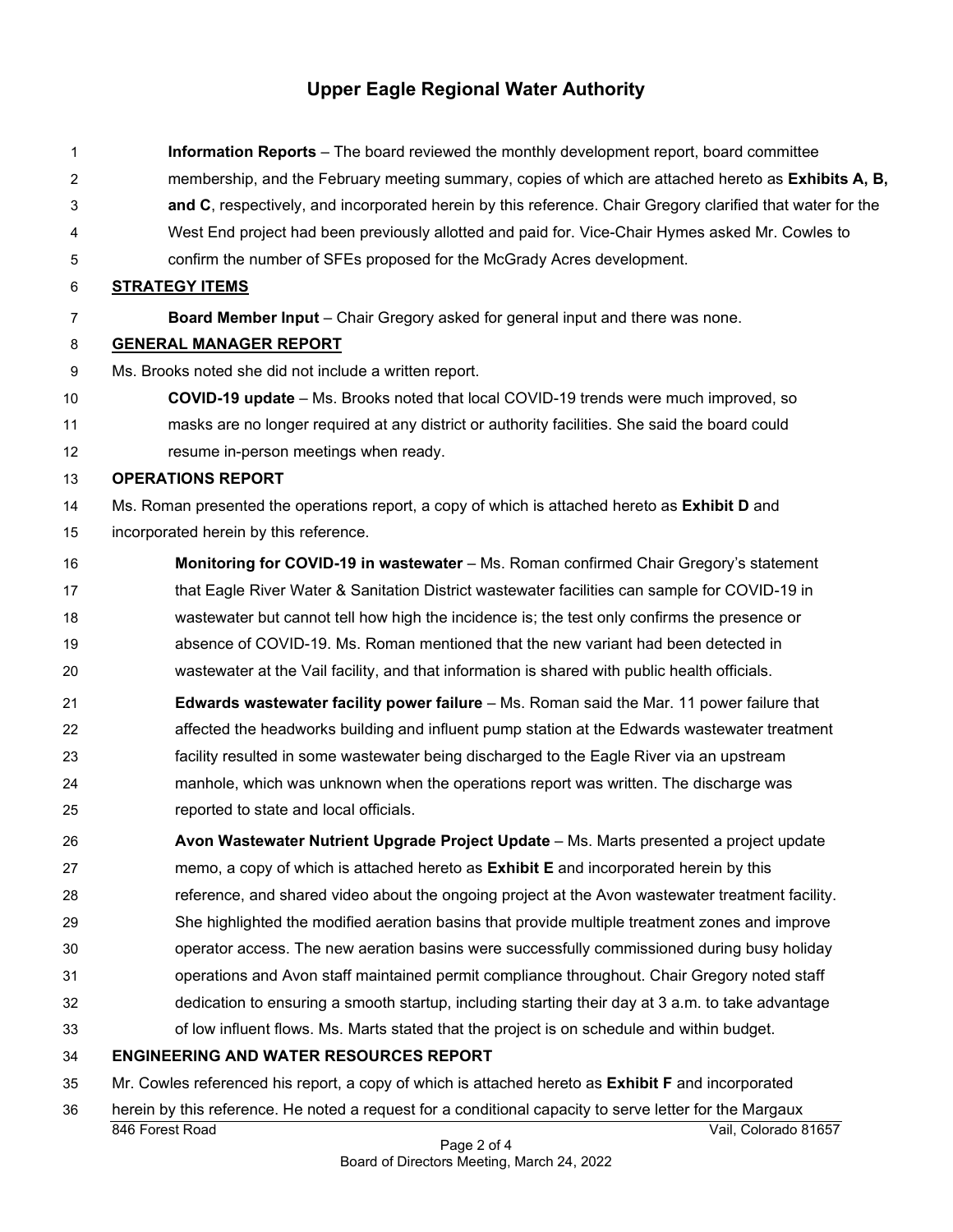- PUD, a new development being proposed in Edwards, which will require approximately 3.47 acre-feet of
- augmentation water from the Authority's unallocated water supply. With the inclusion of the Margaux
- PUD, the Authority's unallocated water is projected to be 227.31 acre-feet and reduces the unrestricted
- Eagle Park Reservoir water to 51.19 AF (including 25AF pledged to the Authority by the District) for the
- Authority to serve future uses.

#### **COMMUNICATIONS AND PUBLIC AFFAIRS REPORT**

- Ms. Johnson noted she did not include a written report. She mentioned news stories about Lake Powell
- hitting a critical low water elevation threshold below which power generation efficiency will begin to
- decrease. Director Dreyer noted the difference between two recent opinion pieces on upper and lower
- basin states efforts to conserve. Ms. Johnson said the lower basin states have substantially cutback but
- overused their allotment for years whereas upper basin states have never used their full allotment and
- are also working to conserve; these efforts are intended to preserve reservoir levels above the threshold
- going forward. In response to a question, Ms. Moseley briefly reviewed why the state of Nebraska wants
- to build a new canal in northeast Colorado that is associated with an old interstate compact.

#### **GENERAL COUNSEL REPORT**

Mr. Collins noted he had nothing to report in open session.

#### **WATER COUNSEL REPORT**

 **Piney River Unit** – Ms. Moseley said the water judge favorably ruled on the motion to extend 19 the period of time to do a change case; with the extension, diligence was filed in December.

#### **EXECUTIVE SESSION**

- Mr. Collins requested the Board enter Executive Session to receive legal advice of counsel and discuss
- negotiations related to the Bolts Lake purchase pursuant to §24-6-402(4)(b) and (e) C.R.S. He asked that
- no electronic record be made, as the discussion would be entirely privileged attorney-client
- communications. Upon motion duly made and seconded, it was unanimously
- **RESOLVED** to enter Executive Session at 9:05 a.m. to discuss Bolts Lake matters pursuant to §24-6-402(4)(b) and (e) C.R.S. with no electronic record created as Mr. Collins opined the contents of the discussion would contain privileged attorney-client communications.\*
- Mr. Porzak requested the Board continue Executive Session to receive legal advice of counsel and
- discuss negotiations related to Colorado River Cooperative Agreement matters, Eagle Park Reservoir
- water right cases, and the Cordillera water service report pursuant to §24-6-402(4)(b) and (e) C.R.S. He
- asked that no electronic record be made, as the discussion would be entirely privileged attorney-client
- communications. Upon motion duly made and seconded, it was unanimously
- **RESOLVED** to enter Executive Session at 9:16 a.m. to discuss CRCA, Eagle Park Reservoir, and Cordillera matters pursuant to §24-6-402(4)(b) and (e) C.R.S. with no electronic record